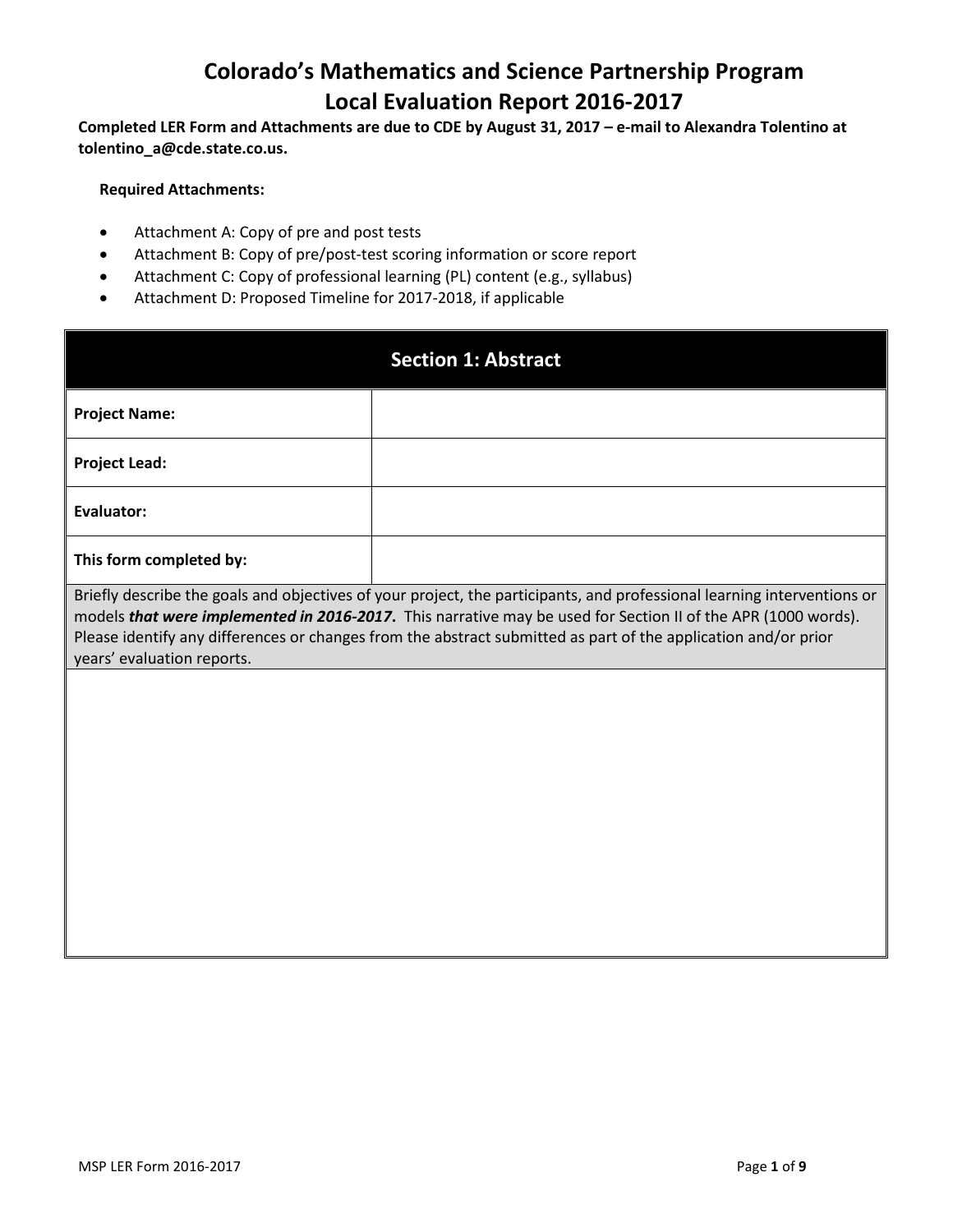Explain how participants were selected.

Using the table below, list the schools that had participants in MSP-funded activities in 2016-2017. Include the number of participants per school.

|    | <b>School Name</b>                                        | <b>District Name</b>         | # of teachers who<br>taught math<br>and/or science<br>during the 2016-<br>2017 school year |                                          | # of teachers who<br>did not teach<br>math or science<br>during the 2016- | # of non-teacher<br>participants (e.g.,<br>coaches, media<br>specialists, |
|----|-----------------------------------------------------------|------------------------------|--------------------------------------------------------------------------------------------|------------------------------------------|---------------------------------------------------------------------------|---------------------------------------------------------------------------|
|    |                                                           | Math                         |                                                                                            | <b>Science</b>                           | 2017 school year                                                          | principals)                                                               |
|    | Click here to enter text.                                 | Click here to<br>enter text. | Click here<br>to enter                                                                     | Click here<br>to enter                   | Click here to<br>enter text.                                              | Click here to<br>enter text.                                              |
|    | Click here to enter text.                                 | Click here to<br>enter text. | text.<br>Click here<br>to enter                                                            | text.<br>Click here<br>to enter          | Click here to<br>enter text.                                              | Click here to<br>enter text.                                              |
|    | Click here to enter text.                                 | Click here to<br>enter text. | text.<br>Click here<br>to enter<br>text.                                                   | text.<br>Click here<br>to enter<br>text. | Click here to<br>enter text.                                              | Click here to<br>enter text.                                              |
| #1 | Click here to enter text.                                 | Click here to<br>enter text. | Click here<br>to enter<br>text.                                                            | Click here<br>to enter<br>text.          | Click here to<br>enter text.                                              | Click here to<br>enter text.                                              |
|    | Click here to enter text.                                 | Click here to<br>enter text. | Click here<br>to enter<br>text.                                                            | Click here<br>to enter<br>text.          | Click here to<br>enter text.                                              | Click here to<br>enter text.                                              |
|    | Click here to enter text.                                 | Click here to<br>enter text. | Click here<br>to enter<br>text.                                                            | Click here<br>to enter<br>text.          | Click here to<br>enter text.                                              | Click here to<br>enter text.                                              |
|    | Click here to enter text.                                 | Click here to<br>enter text. | Click here<br>to enter<br>text.                                                            | Click here<br>to enter<br>text.          | Click here to<br>enter text.                                              | Click here to<br>enter text.                                              |
|    | Click here to enter text.                                 | Click here to<br>enter text. | Click here<br>to enter<br>text.                                                            | Click here<br>to enter<br>text.          | Click here to<br>enter text.                                              | Click here to<br>enter text.                                              |
|    | Click here to enter text.                                 | Click here to<br>enter text. | Click here<br>to enter<br>text.                                                            | Click here<br>to enter<br>text.          | Click here to<br>enter text.                                              | Click here to<br>enter text.                                              |
|    | Click here to enter text.                                 | Click here to<br>enter text. | Click here<br>to enter<br>text.                                                            | Click here<br>to enter<br>text.          | Click here to<br>enter text.                                              | Click here to<br>enter text.                                              |
|    | Click here to enter text.                                 | Click here to<br>enter text. | Click here<br>to enter<br>text.                                                            | Click here<br>to enter<br>text.          | Click here to<br>enter text.                                              | Click here to<br>enter text.                                              |
|    | Click here to<br>Click here to enter text.<br>enter text. |                              | Click here<br>to enter<br>text.                                                            | Click here<br>to enter<br>text.          | Click here to<br>enter text.                                              | Click here to<br>enter text.                                              |
|    | Click here to enter text.                                 | Click here to<br>enter text. | Click here<br>to enter<br>text.                                                            | Click here<br>to enter<br>text.          | Click here to<br>enter text.                                              | Click here to<br>enter text.                                              |
|    | Click here to enter text.                                 | Click here to<br>enter text. | Click here<br>to enter<br>text.                                                            | Click here<br>to enter<br>text.          | Click here to<br>enter text.                                              | Click here to<br>enter text.                                              |
|    | Click here to enter text.                                 | Click here to<br>enter text. | Click here<br>to enter<br>text.                                                            | Click here<br>to enter<br>text.          | Click here to<br>enter text.                                              | Click here to<br>enter text.                                              |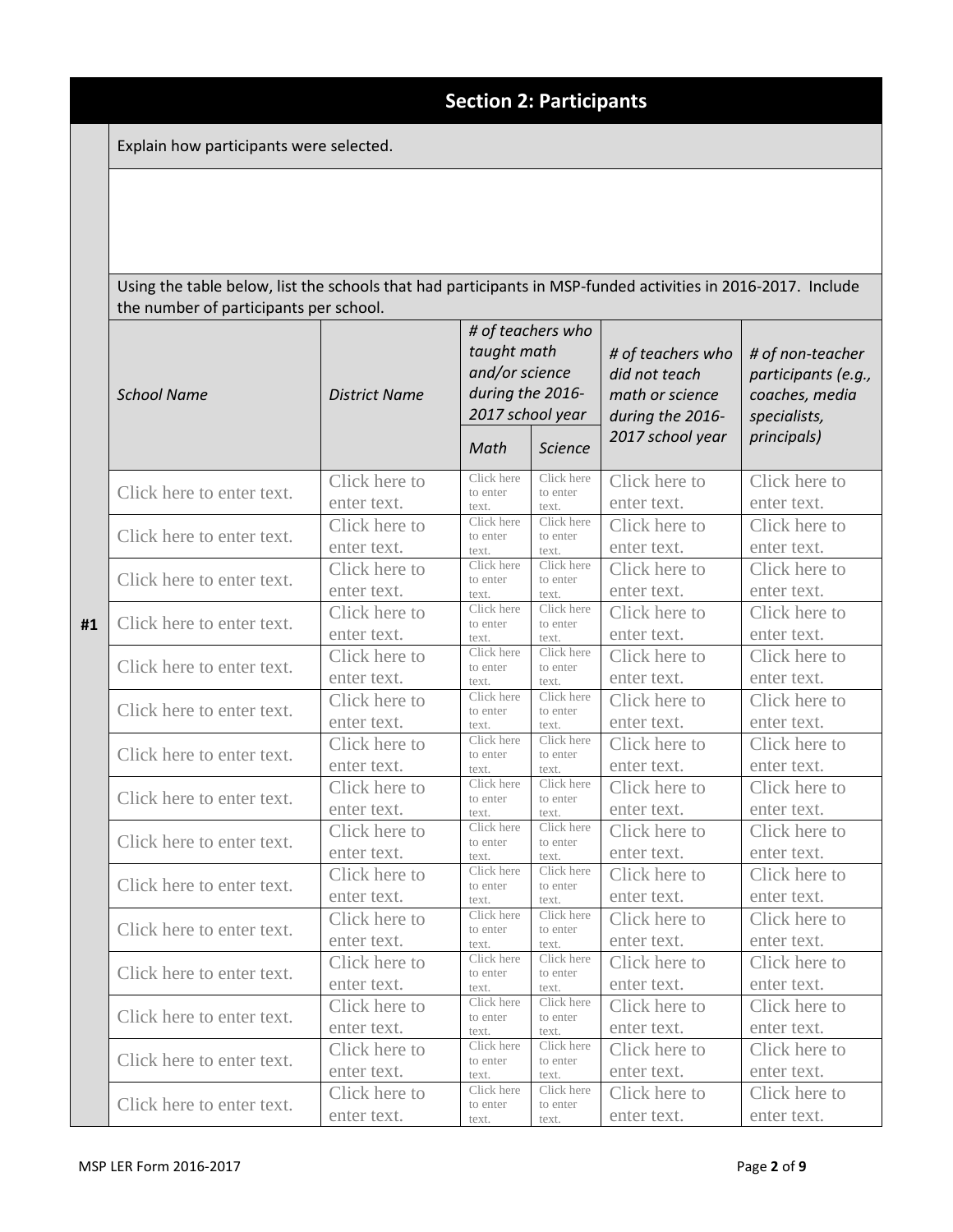|    | Click here to enter text.                                                                                                             | Click here to                               | Click here<br>to enter                                                              | Click here        | Click here to<br>to enter<br>enter text. |                                                                            | Click here to             |
|----|---------------------------------------------------------------------------------------------------------------------------------------|---------------------------------------------|-------------------------------------------------------------------------------------|-------------------|------------------------------------------|----------------------------------------------------------------------------|---------------------------|
|    |                                                                                                                                       | enter text.                                 | text.                                                                               | text.             |                                          |                                                                            | enter text.               |
|    | Click here to enter text.                                                                                                             | Click here to                               | Click here<br>to enter                                                              | Click here        | Click here to                            |                                                                            | Click here to             |
|    |                                                                                                                                       | enter text.                                 | text.                                                                               | to enter<br>text. | enter text.                              |                                                                            | enter text.               |
|    | Click here to enter text.                                                                                                             | Click here to                               | Click here                                                                          | Click here        | Click here to                            |                                                                            | Click here to             |
|    |                                                                                                                                       | enter text.                                 | to enter<br>text.                                                                   | to enter<br>text. | enter text.                              |                                                                            | enter text.               |
|    |                                                                                                                                       | Click here to                               | Click here                                                                          | Click here        | Click here to                            |                                                                            | Click here to             |
|    | Click here to enter text.                                                                                                             | enter text.                                 | to enter<br>text.                                                                   | to enter<br>text. | enter text.                              |                                                                            | enter text.               |
|    |                                                                                                                                       | Click here to                               | Click here                                                                          | Click here        | Click here to                            |                                                                            | Click here to             |
|    | Click here to enter text.                                                                                                             | enter text.                                 | to enter<br>text.                                                                   | to enter<br>text. | enter text.                              |                                                                            | enter text.               |
|    | Explain how comparison groups were selected. If a comparison group was not selected, what was the<br>reasoning for not including one. |                                             |                                                                                     |                   |                                          |                                                                            |                           |
|    | Using the table below, list the schools that had teachers in the comparison group in 2016-2017, if applicable.                        |                                             |                                                                                     |                   |                                          |                                                                            |                           |
|    | Include the number of comparison teachers per school.                                                                                 |                                             |                                                                                     |                   |                                          |                                                                            |                           |
|    |                                                                                                                                       |                                             | # of teachers who taught<br>math and/or science during<br>the 2016-2017 school year |                   |                                          | # of teachers who did not<br>teach math or science<br>during the 2016-2017 |                           |
|    | <b>School Name</b>                                                                                                                    | <b>District Name</b>                        |                                                                                     |                   |                                          |                                                                            |                           |
|    |                                                                                                                                       |                                             | Math                                                                                |                   | Science                                  | school year                                                                |                           |
| #2 | Click here to enter text.                                                                                                             | Click here to                               | Click here to<br>enter text.                                                        |                   | Click here to<br>enter text.             |                                                                            | Click here to enter text. |
|    | Click here to enter text.                                                                                                             | enter text.<br>Click here to                | Click here to<br>enter text.                                                        |                   | Click here to<br>enter text.             |                                                                            | Click here to enter text. |
|    | Click here to enter text.                                                                                                             | enter text.<br>Click here to<br>enter text. | Click here to<br>enter text.                                                        |                   | Click here to<br>enter text.             |                                                                            | Click here to enter text. |
|    | Click here to enter text.                                                                                                             | Click here to<br>enter text.                | Click here to<br>enter text.                                                        |                   | Click here to<br>enter text.             |                                                                            | Click here to enter text. |
|    | Click here to enter text.                                                                                                             | Click here to<br>enter text.                | Click here to<br>enter text.                                                        |                   | Click here to<br>enter text.             |                                                                            | Click here to enter text. |
|    | Click here to enter text.                                                                                                             | Click here to<br>enter text.                | Click here to<br>enter text.                                                        |                   | Click here to<br>enter text.             |                                                                            | Click here to enter text. |
|    | Click here to enter text.                                                                                                             | Click here to<br>enter text.                | Click here to<br>enter text.                                                        |                   | Click here to<br>enter text.             |                                                                            | Click here to enter text. |
|    | Click here to enter text.                                                                                                             | Click here to<br>enter text.                | Click here to<br>enter text.                                                        |                   | Click here to<br>enter text.             |                                                                            | Click here to enter text. |
|    | Click here to enter text.                                                                                                             | Click here to<br>enter text.                | Click here to<br>enter text.                                                        |                   | Click here to<br>enter text.             |                                                                            | Click here to enter text. |
|    | Click here to enter text.                                                                                                             | Click here to<br>enter text.                | Click here to<br>enter text.                                                        |                   | Click here to<br>enter text.             |                                                                            | Click here to enter text. |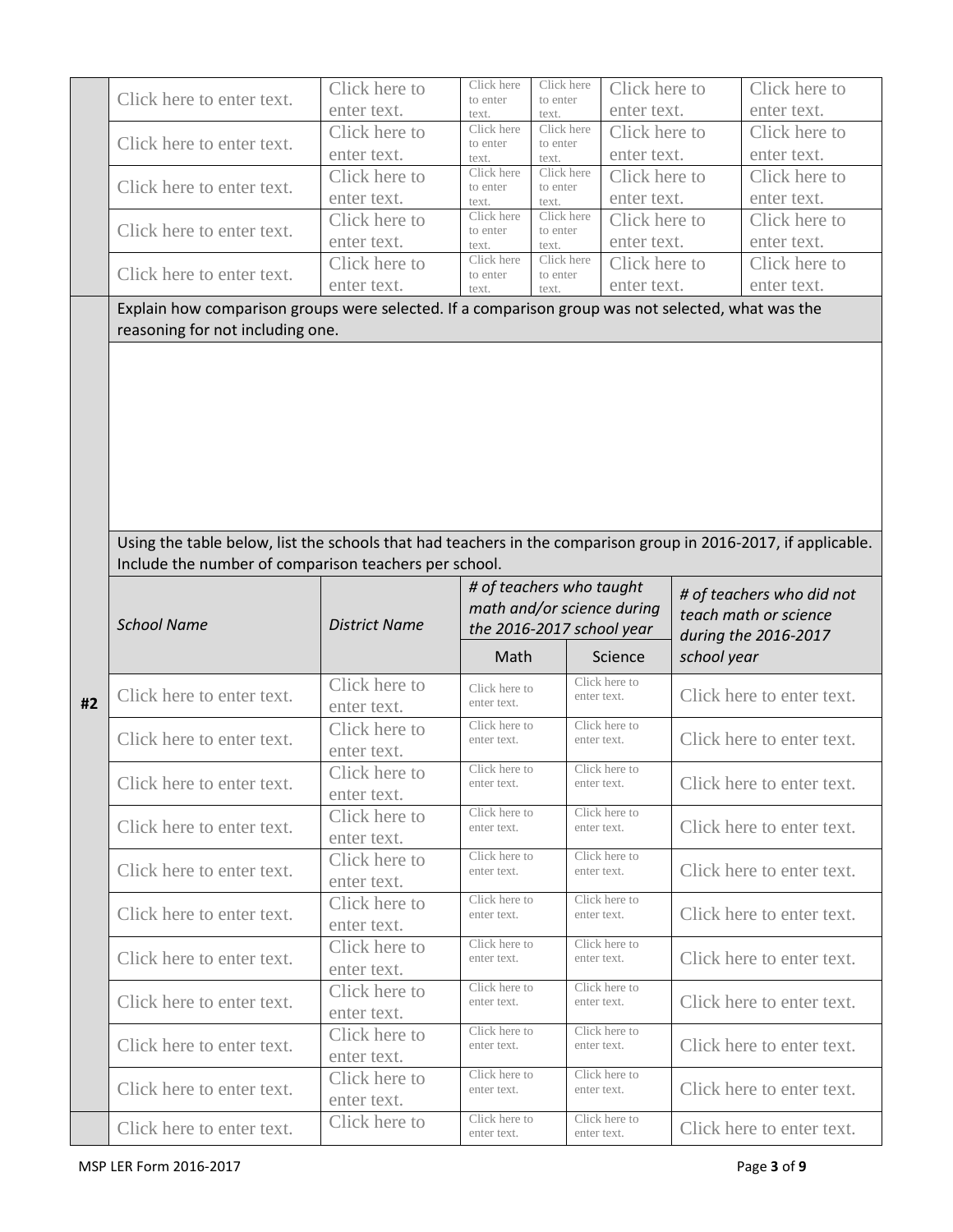|    |                                                                                                                                                  | enter text.                  |                              |                              |                           |  |  |
|----|--------------------------------------------------------------------------------------------------------------------------------------------------|------------------------------|------------------------------|------------------------------|---------------------------|--|--|
|    | Click here to enter text.                                                                                                                        | Click here to<br>enter text. | Click here to<br>enter text. | Click here to<br>enter text. | Click here to enter text. |  |  |
|    | Click here to enter text.                                                                                                                        | Click here to<br>enter text. | Click here to<br>enter text. | Click here to<br>enter text. | Click here to enter text. |  |  |
|    | Click here to enter text.                                                                                                                        | Click here to<br>enter text. | Click here to<br>enter text. | Click here to<br>enter text. | Click here to enter text. |  |  |
|    | Click here to enter text.                                                                                                                        | Click here to<br>enter text. | Click here to<br>enter text. | Click here to<br>enter text. | Click here to enter text. |  |  |
|    | Click here to enter text.                                                                                                                        | Click here to<br>enter text. | Click here to<br>enter text. | Click here to<br>enter text. | Click here to enter text. |  |  |
|    | Click here to enter text.                                                                                                                        | Click here to<br>enter text. | Click here to<br>enter text. | Click here to<br>enter text. | Click here to enter text. |  |  |
|    | Click here to enter text.                                                                                                                        | Click here to<br>enter text. | Click here to<br>enter text. | Click here to<br>enter text. | Click here to enter text. |  |  |
|    | Click here to enter text.                                                                                                                        | Click here to<br>enter text. | Click here to<br>enter text. | Click here to<br>enter text. | Click here to enter text. |  |  |
|    | Click here to enter text.                                                                                                                        | Click here to<br>enter text. | Click here to<br>enter text. | Click here to<br>enter text. | Click here to enter text. |  |  |
| #3 | Was participation: Voluntary? $\Box$ OR Required? $\Box$                                                                                         |                              |                              |                              |                           |  |  |
|    | Did the same group of teachers participate this year as last year? Yes $\Box$ No $\Box$ NA $\Box$<br>If applicable, describe attrition patterns. |                              |                              |                              |                           |  |  |
| #4 |                                                                                                                                                  |                              |                              |                              |                           |  |  |
|    |                                                                                                                                                  |                              |                              |                              |                           |  |  |
| #5 | Will the same group of teachers participate next year? Yes $\Box$ No $\Box$ NA $\Box$                                                            |                              |                              |                              |                           |  |  |
| #6 | Will new participants be added next year? Yes $\Box$ No $\Box$ NA $\Box$                                                                         |                              |                              |                              |                           |  |  |
| #7 | $\Box$ I have verified the accuracy of the numbers reported in the APR.                                                                          |                              |                              |                              |                           |  |  |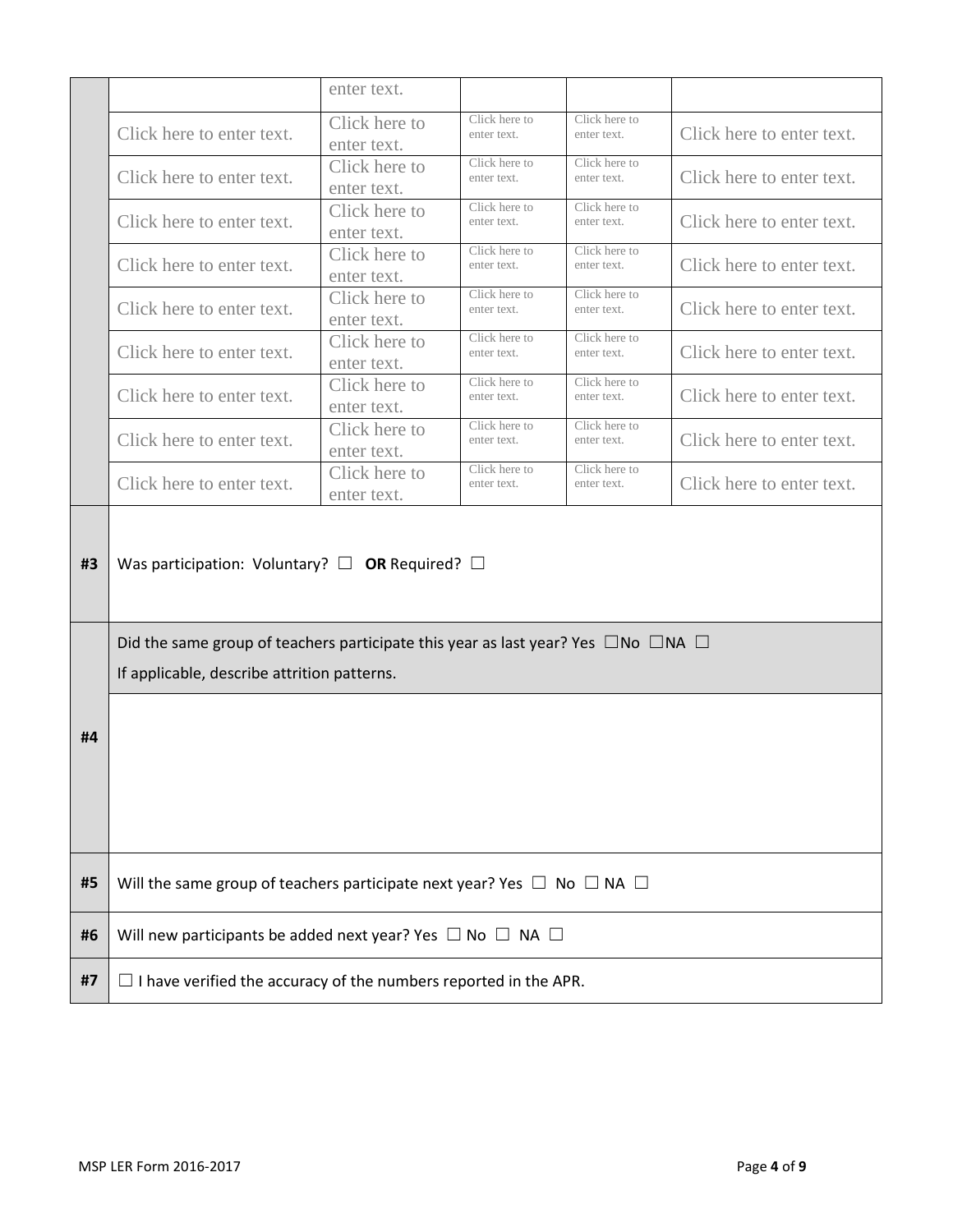Indicate the type of professional learning activities that were provided as part of the MSP grant in 2016- 2017 (fill in any boxes that apply; place an "NA" in boxes that do not). Include the number of hours of professional learning provided by type (average total hours per teacher). For PL provided over an extended period of time, provide the beginning and ending dates.

| <b>Math Teacher Content Knowledge</b>                        |  |  |  |  |  |  |
|--------------------------------------------------------------|--|--|--|--|--|--|
| <b>Delivery Method</b><br><b>Hours of PL</b><br><b>Dates</b> |  |  |  |  |  |  |
| Summer Workshop                                              |  |  |  |  |  |  |
| Professional Learning during the School Year                 |  |  |  |  |  |  |
| Distance and Online Learning Programs                        |  |  |  |  |  |  |
| <b>Coaching/Mentoring Programs</b>                           |  |  |  |  |  |  |
| Professional Learning Communities (PLCs)                     |  |  |  |  |  |  |
| <b>Grad Courses at IHE</b>                                   |  |  |  |  |  |  |
| Other (specify):                                             |  |  |  |  |  |  |

| <b>Science Teacher Content Knowledge</b>                     |  |  |  |  |  |  |
|--------------------------------------------------------------|--|--|--|--|--|--|
| <b>Hours of PL</b><br><b>Delivery Method</b><br><b>Dates</b> |  |  |  |  |  |  |
| Summer Workshop                                              |  |  |  |  |  |  |
| Professional Learning during the School Year                 |  |  |  |  |  |  |
| Distance and Online Learning Programs                        |  |  |  |  |  |  |
| <b>Coaching/Mentoring Programs</b>                           |  |  |  |  |  |  |
| Professional Learning Communities (PLCs)                     |  |  |  |  |  |  |
| Grad Course at IHE                                           |  |  |  |  |  |  |
| Other (specify):                                             |  |  |  |  |  |  |

**# 8**

| Pedagogy                                     |              |                    |  |  |  |  |
|----------------------------------------------|--------------|--------------------|--|--|--|--|
| <b>Delivery Method</b>                       | <b>Dates</b> | <b>Hours of PL</b> |  |  |  |  |
| Summer Workshop                              |              |                    |  |  |  |  |
| Professional Learning during the School Year |              |                    |  |  |  |  |
| Distance and Online Learning Programs        |              |                    |  |  |  |  |
| <b>Coaching/Mentoring Programs</b>           |              |                    |  |  |  |  |
| Professional Learning Communities (PLCs)     |              |                    |  |  |  |  |
| Grad Course at IHE                           |              |                    |  |  |  |  |
| Other (specify):                             |              |                    |  |  |  |  |

|                                                              | <b>Developing Teacher Leaders</b>            |  |  |  |  |  |  |  |
|--------------------------------------------------------------|----------------------------------------------|--|--|--|--|--|--|--|
| <b>Delivery Method</b><br><b>Hours of PL</b><br><b>Dates</b> |                                              |  |  |  |  |  |  |  |
|                                                              | Summer Workshop                              |  |  |  |  |  |  |  |
|                                                              | Professional Learning during the School Year |  |  |  |  |  |  |  |
|                                                              | Distance and Online Learning Programs        |  |  |  |  |  |  |  |
|                                                              | <b>Coaching/Mentoring Programs</b>           |  |  |  |  |  |  |  |
|                                                              | Professional Learning Communities (PLCs)     |  |  |  |  |  |  |  |
|                                                              | Grad Course at IHE                           |  |  |  |  |  |  |  |
|                                                              | Other (specify):                             |  |  |  |  |  |  |  |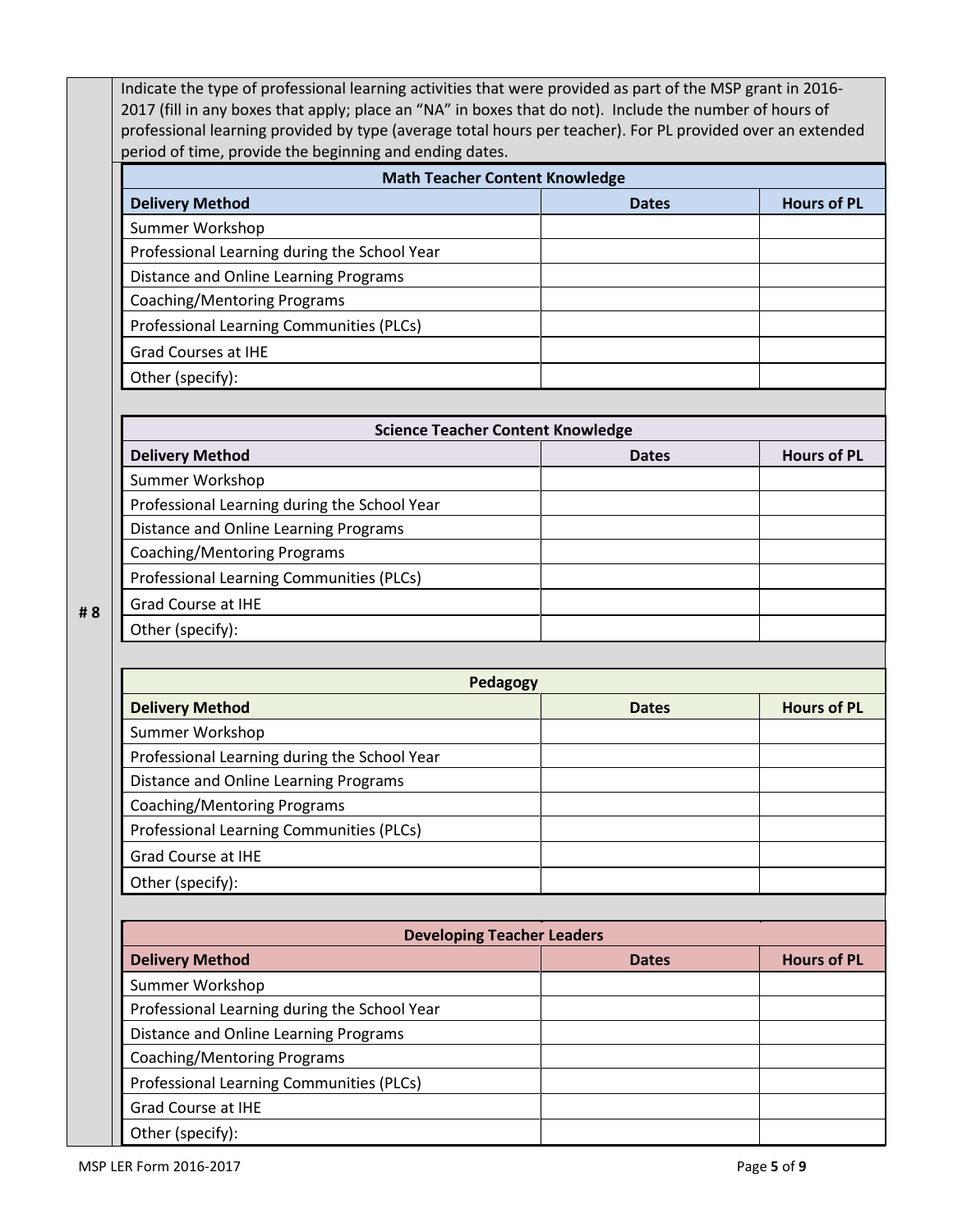Using the table below, list the assessment measure(s) that were used to assess changes in teacher content knowledge. Note: Each measure listed below should also be included in the APR, *Section VII Program Evaluation, D. Assessment Measures. Additionally, the participant list should contain data for each teacher that took each of the following assessments.*

|     | Name of Test<br>(Provide content<br>area assessed in<br>brackets after the<br>assessment<br>name)                                                                                                                                                                                                  | # of<br>Pre-test<br>Post-test<br>participants<br>Administration<br>Administration<br>who took<br>Date<br>Date<br>pre-test |                                        | # of<br>participants<br>who took<br>post-test | # of teachers whose<br>scores improved<br>from pre to post-<br>test |  |
|-----|----------------------------------------------------------------------------------------------------------------------------------------------------------------------------------------------------------------------------------------------------------------------------------------------------|---------------------------------------------------------------------------------------------------------------------------|----------------------------------------|-----------------------------------------------|---------------------------------------------------------------------|--|
| #9  | Learning<br><b>Click</b><br>Mathematics for<br>here to enter<br>Teaching $-$<br>text.<br>[Math]                                                                                                                                                                                                    |                                                                                                                           | <b>Click</b><br>here to<br>enter text. | <b>Click</b><br>here to enter<br>text.        | <b>Click</b><br>here to<br>enter text.                              |  |
|     | Click here<br>to enter text.                                                                                                                                                                                                                                                                       | <b>Click</b><br>here to enter<br>text.                                                                                    | <b>Click</b><br>here to<br>enter text. | Click<br>here to enter<br>text.               | Click<br>here to<br>enter text.                                     |  |
|     | <b>Click</b><br>Click here<br>here to enter<br>to enter text.<br>text.                                                                                                                                                                                                                             |                                                                                                                           | Click<br>here to<br>enter text.        | Click<br>here to enter<br>text.               | Click<br>here to<br>enter text.                                     |  |
|     | <b>Click</b><br>Click here<br>here to enter<br>to enter text.<br>text.                                                                                                                                                                                                                             |                                                                                                                           | <b>Click</b><br>here to<br>enter text. | <b>Click</b><br>here to enter<br>text.        | Click<br>here to<br>enter text.                                     |  |
|     | Click here<br>to enter text.                                                                                                                                                                                                                                                                       | <b>Click</b><br>here to enter<br>text.                                                                                    | Click<br>here to<br>enter text.        | Click<br>here to enter<br>text.               | Click<br>here to<br>enter text.                                     |  |
|     | Identify any measure(s) that were used to assess changes in teacher practice (e.g.,<br>classroom observation tools, surveys) including any evidence supporting the<br>reliability and validity of the tool(s). Describe how the measures were used,<br>including the number of teachers and times. |                                                                                                                           |                                        |                                               |                                                                     |  |
| #10 |                                                                                                                                                                                                                                                                                                    | Click here to enter text.                                                                                                 |                                        |                                               |                                                                     |  |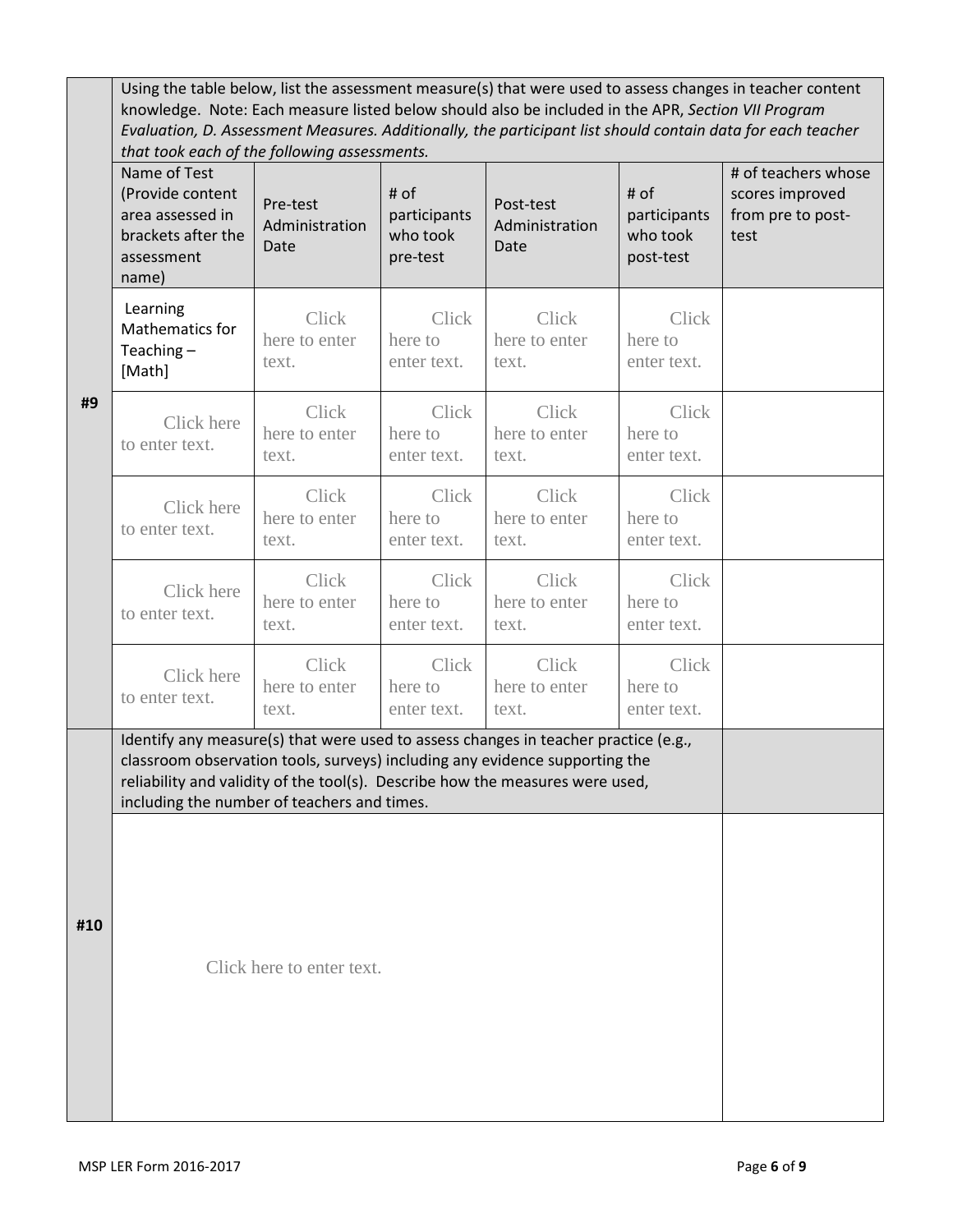| Identify the measure(s) used to assess changes in student performance (e.g., NWEA MAP) for each relevant        |
|-----------------------------------------------------------------------------------------------------------------|
| grade (i.e., teachers from that grade participated in MSP-funded activities). Please note that the use of state |
| assessment results is required for the grades and years for which state assessments in the content area of      |
| the professional learning are available. However, for other grades or when state assessments are not            |
| available, the use of other student performance assessments is required.                                        |

|     | Name of test<br>(Provide content<br>area assessed in<br>brackets after<br>the assessment<br>name)                                                                                         | Grade<br>Levels | Pre-test<br>Administration<br>Date | # of<br>students<br>who took<br>pre-test | Post-test<br>Administratio<br>n Date | # of<br>students<br>who took<br>post-test | # of students<br>that improved<br>from pre-to<br>post-test |
|-----|-------------------------------------------------------------------------------------------------------------------------------------------------------------------------------------------|-----------------|------------------------------------|------------------------------------------|--------------------------------------|-------------------------------------------|------------------------------------------------------------|
|     |                                                                                                                                                                                           |                 |                                    |                                          |                                      |                                           |                                                            |
| #11 |                                                                                                                                                                                           |                 |                                    |                                          |                                      |                                           |                                                            |
|     |                                                                                                                                                                                           |                 |                                    |                                          |                                      |                                           |                                                            |
|     |                                                                                                                                                                                           |                 |                                    |                                          |                                      |                                           |                                                            |
|     |                                                                                                                                                                                           |                 |                                    |                                          |                                      |                                           |                                                            |
|     | Identify any additional measures that were used (e.g., feedback survey, self-efficacy<br>instrument). Describe how the measures were used, including the number of teachers<br>and times. |                 |                                    |                                          |                                      |                                           |                                                            |
| #12 |                                                                                                                                                                                           |                 |                                    |                                          |                                      |                                           |                                                            |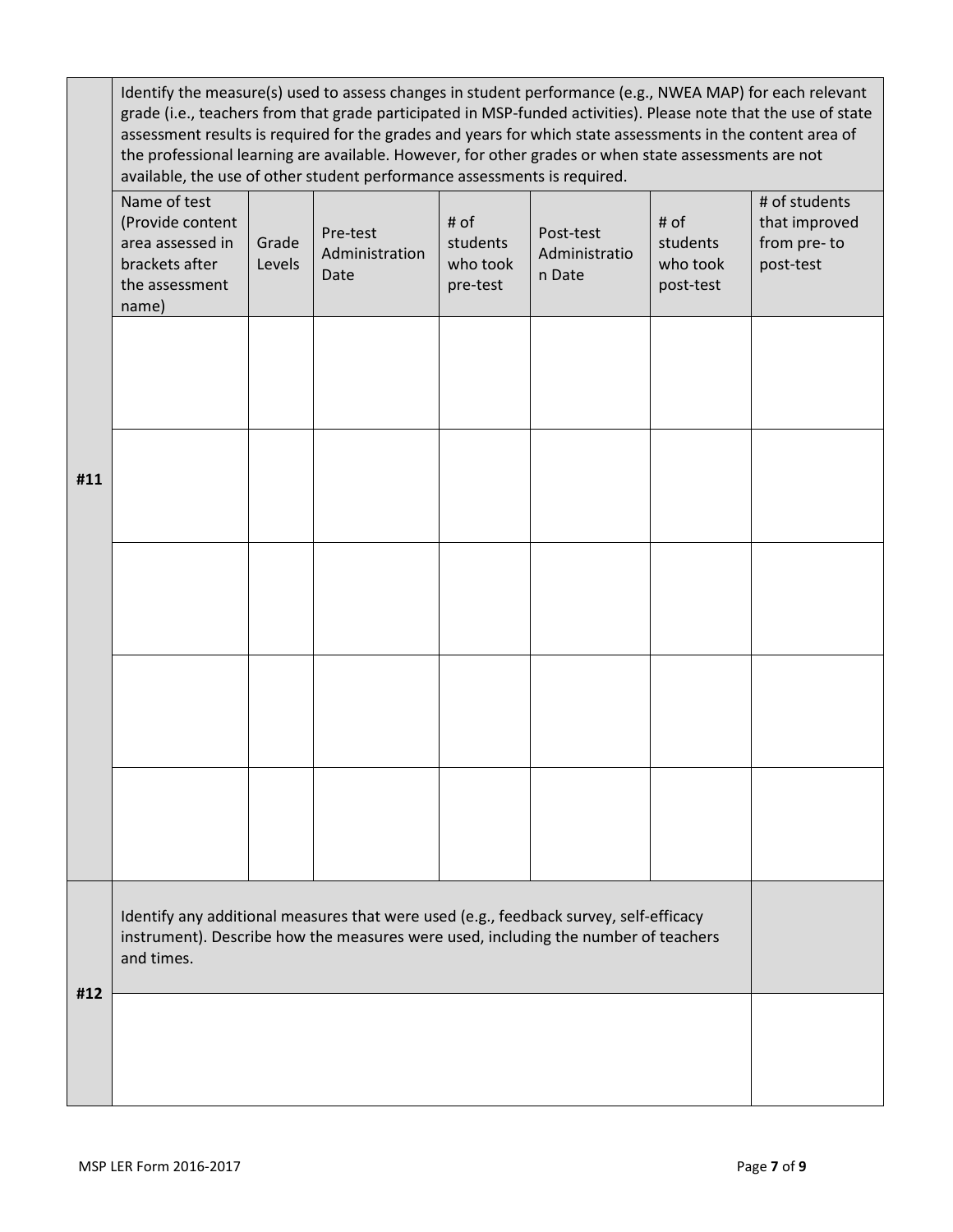## **Section 3: LER Narrative Form**

*For projects using the LER Narrative Form as a comprehensive evaluation report:* Respond to each question below. Tables may be inserted as needed. Questions may also be copied into a separate document for ease of use. To the extent that a response corresponds to an APR section and addresses both items, the same response can be copied and pasted into.

*For projects submitting a separate External Evaluation Report:* Projects may submit a comprehensive evaluation report in lieu of the narrative responses below as long as the following conditions are met:

- A crosswalk is provided for each item below indicating the page number where the information can be located in the external evaluation report (i.e., page numbers where the description can be found in the evaluation report).
- Responses are provided below for any items not addressed in the external evaluation report.

### **Program Implementation**

- 1. Provide a description of how the partnership functioned in 2016-2017. (*Corresponds to APR Section VII Program Evaluation, H. Impact on the Partnership*)
- 2. Describe the professional learning that was provided as part of the MSP in 2016-2017. (*Corresponds to APR Section V Professional Development Models, C. Description of Professional Development Model*). How closely was the PL implemented as designed?
	- a. Describe the implementation of the program as it pertains to Teacher Leaders (TL). For example, were TLs released from teaching as planned? Was the PL for TLs implemented as planned?
- 3. Describe any challenges to implementation and any changes needed to the PL (in comparison to the plan proposed in the application) once implementation was begun. Include the need for the change, how it was determined what to change, and what was changed. Describe how these changes were communicated to all partners and CDE.

#### **Evaluation Methods and Findings**

- 4. Describe the evaluation plan and methods used for evaluating the impact of the MSP activities.
- 5. Provide a brief summary of the project's evaluation findings for 2016-2017. Reference the data provided in the previous tables (e.g., Table #9 or #11 in this report) as appropriate.
- 6. If applicable, describe the impact of participating in MSP on the Teacher Leaders and how that impact was measured.
- 7. If applicable, describe the impact Teacher Leaders had on other teachers in their school and how that impact was measured.